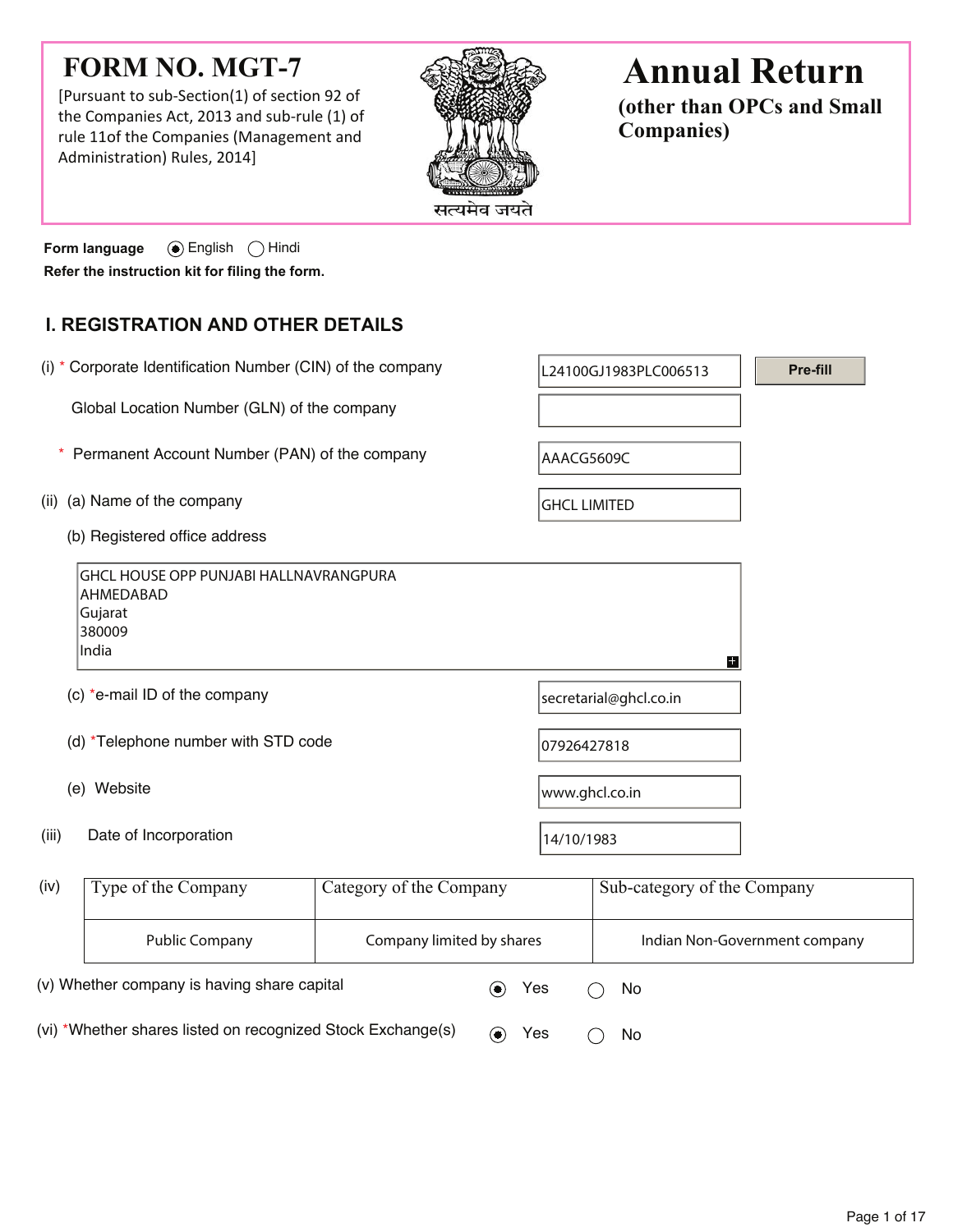#### (a) Details of stock exchanges where shares are listed

| S. No. | <b>Stock Exchange Name</b>               | Code  |
|--------|------------------------------------------|-------|
|        | National Stock Exchange of India Limited | 1,024 |
|        | <b>BSE Limited</b>                       |       |

| (b) CIN of the Registrar and Transfer Agent                              |            |                      |         | U67190MH1999PTC118368          | Pre-fill     |
|--------------------------------------------------------------------------|------------|----------------------|---------|--------------------------------|--------------|
| Name of the Registrar and Transfer Agent                                 |            |                      |         |                                |              |
| LINK INTIME INDIA PRIVATE LIMITED                                        |            |                      |         |                                |              |
| Registered office address of the Registrar and Transfer Agents           |            |                      |         |                                |              |
| C-101, 1st Floor, 247 Park,<br>Lal Bahadur Shastri Marg, Vikhroli (West) |            |                      |         |                                |              |
| (vii) *Financial year From date  01/04/2021                              |            | (DD/MM/YYYY) To date |         | 31/03/2022                     | (DD/MM/YYYY) |
| (viii) *Whether Annual general meeting (AGM) held                        |            | Yes                  | $\odot$ | No                             |              |
| (a) If yes, date of AGM                                                  |            |                      |         |                                |              |
| (b) Due date of AGM                                                      | 18/09/2022 |                      |         |                                |              |
| (c) Whether any extension for AGM granted                                |            |                      | Yes     | No<br>$\left( \bullet \right)$ |              |
| (f) Specify the reasons for not holding the same                         |            |                      |         |                                |              |

### **II. PRINCIPAL BUSINESS ACTIVITIES OF THE COMPANY**

\*Number of business activities  $|2|$ 

| S.No | <b>Main</b><br>Activity<br>group code | Description of Main Activity group Business | Activity<br>Code | Description of Business Activity                                           | Ⅰ% of turnover<br>lof the<br>company |
|------|---------------------------------------|---------------------------------------------|------------------|----------------------------------------------------------------------------|--------------------------------------|
|      | ⌒<br>ັ                                | Manufacturing                               | IC6              | Chemical and chemical products,<br>pharmaceuticals, medicinal chemical and | 75.64                                |
|      | ◡                                     | Manufacturing                               | IC2              | Textile, leather and other apparel products                                | 24.36                                |

### **III. PARTICULARS OF HOLDING, SUBSIDIARY AND ASSOCIATE COMPANIES (INCLUDING JOINT VENTURES)**

\*No. of Companies for which information is to be given  $\vert$ 3 **Pre-fill All**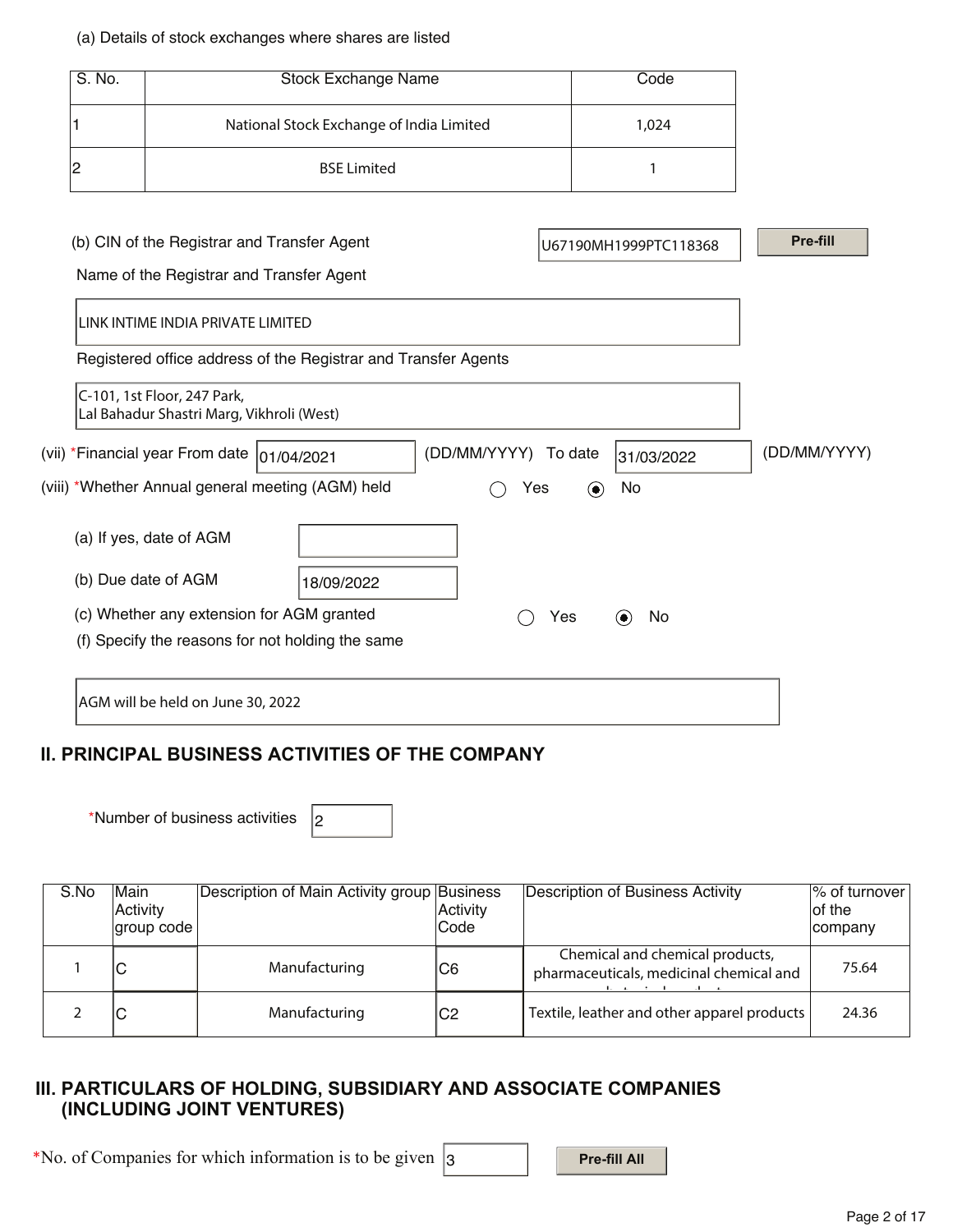| S.No | Name of the company            | CIN / FCRN            | Holding/ Subsidiary/Associate/<br>Joint Venture | % of shares held |
|------|--------------------------------|-----------------------|-------------------------------------------------|------------------|
|      | lGrace Home Fashions LLC – USI |                       | Subsidiary                                      | 100              |
| ∍    | Dan River Properties, USA      |                       | Subsidiary                                      | 100              |
|      | <b>GHCL Textiles Limited</b>   | U18101GJ2020PLC114004 | Subsidiary                                      | 100              |

# **IV. SHARE CAPITAL, DEBENTURES AND OTHER SECURITIES OF THE COMPANY**

# (i) \*SHARE CAPITAL

(a) Equity share capital

| <b>Particulars</b>                           | Authorised<br>capital | <b>Issued</b><br>capital | Subscribed<br>capital | Paid up capital |
|----------------------------------------------|-----------------------|--------------------------|-----------------------|-----------------|
| Total number of equity shares                | 175,000,000           | 95,350,786               | 95,350,786            | 95,350,786      |
| Total amount of equity shares (in<br>Rupees) | 1,750,000,000         | 953,507,860              | 953,507,860           | 953,507,860     |

#### Number of classes and the set of  $\vert$  1

| <b>Class of Shares</b>                    | <b>Authorised</b><br>capital | Ilssued<br>capital | <b>Subscribed</b><br>capital | Paid up capital |
|-------------------------------------------|------------------------------|--------------------|------------------------------|-----------------|
| Number of equity shares                   | 175,000,000                  | 95,350,786         | 95,350,786                   | 95,350,786      |
| Nominal value per share (in rupees)       | 10                           | 10                 | 10                           | 10              |
| Total amount of equity shares (in rupees) | 1,750,000,000                | 953,507,860        | 953,507,860                  | 953,507,860     |

### **(b) Preference share capital**

| <b>Particulars</b>                                                | Authorised<br>capital | <b>Issued</b><br>capital | Subscribed<br>capital | Paid-up capital |
|-------------------------------------------------------------------|-----------------------|--------------------------|-----------------------|-----------------|
| Total number of preference shares                                 |                       |                          |                       |                 |
| Total amount of preference shares $\vert_{\Omega}$<br>(in rupees) |                       |                          |                       |                 |

Number of classes and contact the contact of classes and contact of  $\sim$  0

| <b>Class of shares</b>                        | Authorised<br>capital | <b>Issued</b><br>capital | Subscribed<br>capital | Paid up capital |
|-----------------------------------------------|-----------------------|--------------------------|-----------------------|-----------------|
| Number of preference shares                   |                       |                          |                       |                 |
| Nominal value per share (in rupees)           |                       |                          |                       |                 |
| Total amount of preference shares (in rupees) | 0                     | 0                        |                       |                 |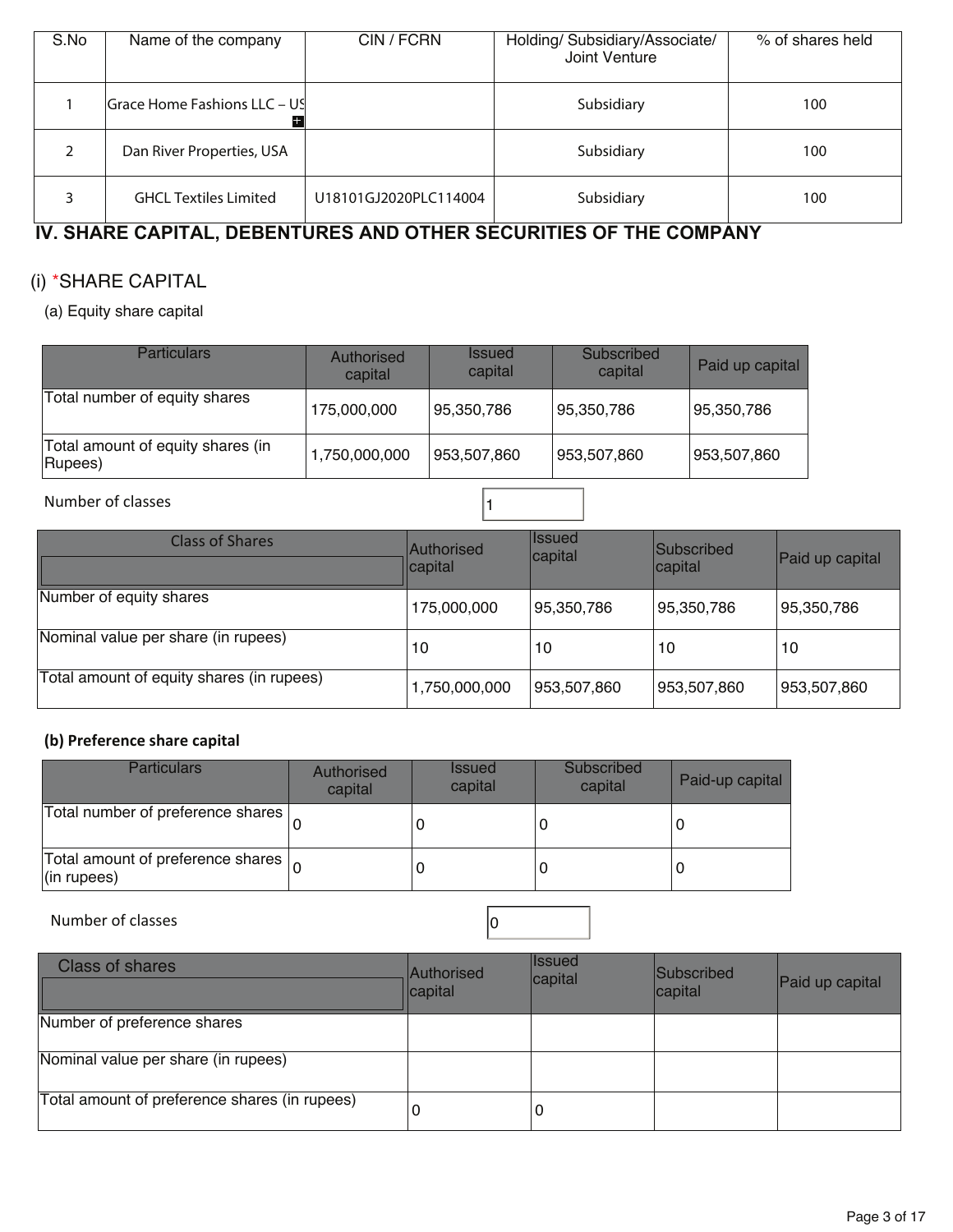#### **(c) Unclassified share capital**

| <b>Particulars</b>                  | <b>Authorised Capital</b> |
|-------------------------------------|---------------------------|
| Total amount of unclassified shares |                           |

#### **(d) Break-up of paid-up share capital**

| <b>Class of shares</b>                        |             | <b>Number of shares</b> |             | <b>Total</b><br>nominal<br>amount | <b>Total</b><br>Paid-up<br>amount | <b>Total</b><br>premium |
|-----------------------------------------------|-------------|-------------------------|-------------|-----------------------------------|-----------------------------------|-------------------------|
| <b>Equity shares</b>                          | Physical    | <b>DEMAT</b>            | Total       |                                   |                                   |                         |
| At the beginning of the year                  | 2,295,982   | 92,717,304              | 95013286    | 950,132,86( 950,132,86            | H                                 |                         |
| Increase during the year                      | $\pmb{0}$   | 337,500                 | 337500      | 3,375,000                         | $3,375,000$ 0                     |                         |
| i. Pubic Issues                               | $\mathbf 0$ | $\mathbf{0}$            | $\mathbf 0$ | $\mathbf 0$                       | $\mathbf 0$                       | 10                      |
| ii. Rights issue                              | $\pmb{0}$   | 0                       | $\mathbf 0$ | $\pmb{0}$                         | $\mathbf 0$                       | 10                      |
| iii. Bonus issue                              | 0           | 0                       | $\mathbf 0$ | $\mathbf 0$                       | $\mathbf 0$                       | 0                       |
| iv. Private Placement/ Preferential allotment | $\pmb{0}$   | 0                       | $\pmb{0}$   | $\pmb{0}$                         | $\pmb{0}$                         | 0                       |
| v. ESOPs                                      | $\pmb{0}$   | 337,500                 | 337500      | 3,375,000                         | 3,375,000                         |                         |
| vi. Sweat equity shares allotted              | $\pmb{0}$   | $\mathbf 0$             | $\mathbf 0$ | $\pmb{0}$                         | $\mathbf 0$                       | 10                      |
| vii. Conversion of Preference share           | $\mathbf 0$ | $\mathbf 0$             | $\mathbf 0$ | $\pmb{0}$                         | $\mathbf 0$                       | l٥                      |
| viii. Conversion of Debentures                | $\mathbf 0$ | 0                       | $\mathbf 0$ | $\pmb{0}$                         | $\mathbf 0$                       | 10                      |
| ix. GDRs/ADRs                                 | $\pmb{0}$   | $\mathbf 0$             | $\mathbf 0$ | $\mathbf 0$                       | $\mathbf 0$                       | l0                      |
| x. Others, specify                            |             |                         |             |                                   |                                   |                         |
| Decrease during the year                      | $\mathbf 0$ | 0                       | $\mathbf 0$ | 0                                 | 0                                 | l0                      |
| i. Buy-back of shares                         | $\pmb{0}$   | $\pmb{0}$               | $\mathbf 0$ | $\pmb{0}$                         | $\pmb{0}$                         | 10                      |
| ii. Shares forfeited                          | $\mathbf 0$ | $\mathbf 0$             | $\mathbf 0$ | $\pmb{0}$                         | $\mathbf 0$                       | 10                      |
| iii. Reduction of share capital               | $\pmb{0}$   | 0                       | $\mathbf 0$ | $\mathbf 0$                       | $\mathbf 0$                       | l0                      |
| iv. Others, specify                           |             |                         |             |                                   |                                   |                         |
| At the end of the year                        | 2,295,982   | 93,054,804              |             | 95350786 953,507,860 953,507,86   |                                   |                         |
| <b>Preference shares</b>                      |             |                         |             |                                   |                                   |                         |
|                                               |             |                         |             |                                   |                                   |                         |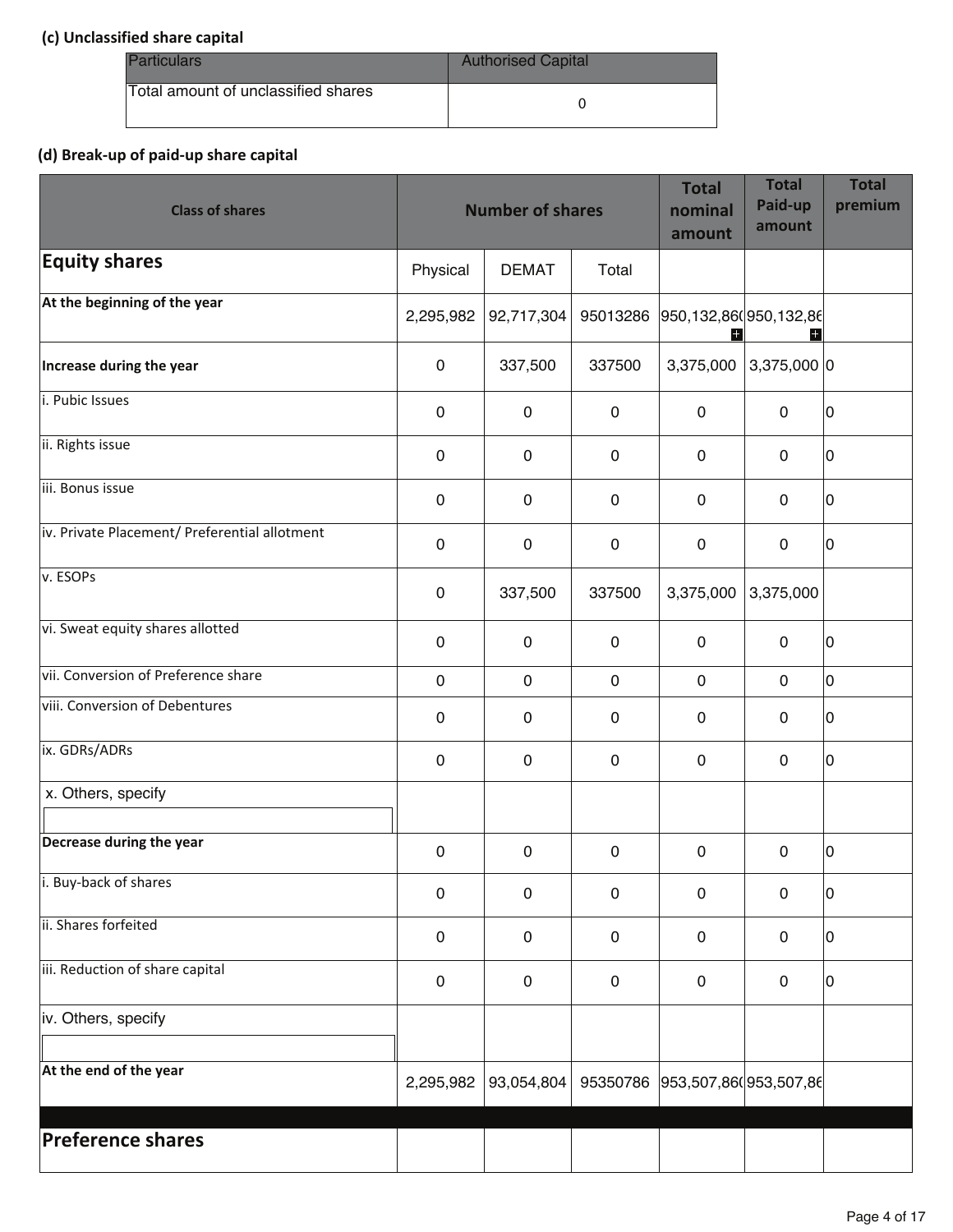| At the beginning of the year     | $\mathbf 0$ | 0            | $\mathbf 0$ | 0           | 0           |    |
|----------------------------------|-------------|--------------|-------------|-------------|-------------|----|
| Increase during the year         | $\mathbf 0$ | $\mathbf 0$  | $\mathbf 0$ | $\mathbf 0$ | $\mathbf 0$ | 10 |
| i. Issues of shares              |             |              |             |             |             |    |
|                                  | $\mathbf 0$ | $\mathbf{0}$ | $\mathbf 0$ | $\mathbf 0$ | $\mathbf 0$ | 10 |
| ii. Re-issue of forfeited shares | $\mathbf 0$ | $\mathbf 0$  | $\mathbf 0$ | $\mathbf 0$ | $\mathbf 0$ | 10 |
| iii. Others, specify             |             |              |             |             |             |    |
| Decrease during the year         | $\mathbf 0$ | $\mathbf 0$  | $\mathbf 0$ | $\mathbf 0$ | $\mathbf 0$ | 10 |
| i. Redemption of shares          | $\mathbf 0$ | $\mathbf{0}$ | $\mathbf 0$ | $\mathbf 0$ | $\mathbf 0$ | 10 |
| ii. Shares forfeited             | $\mathbf 0$ | $\mathbf 0$  | $\mathbf 0$ | $\mathbf 0$ | $\mathbf 0$ | 10 |
| iii. Reduction of share capital  | $\mathbf 0$ | $\mathbf 0$  | $\mathbf 0$ | $\mathbf 0$ | $\mathbf 0$ | 10 |
| iv. Others, specify              |             |              |             |             |             |    |
| At the end of the year           | $\mathbf 0$ | 0            | $\mathbf 0$ | 0           | 0           |    |

ISIN of the equity shares of the company

(ii) Details of stock split/consolidation during the year (for each class of shares)  $\boxed{0}$ 

| <b>Class of shares</b> |                      | (i) | (ii) | (iii) |
|------------------------|----------------------|-----|------|-------|
| Before split /         | Number of shares     |     |      |       |
| Consolidation          | Face value per share |     |      |       |
| After split /          | Number of shares     |     |      |       |
| Consolidation          | Face value per share |     |      |       |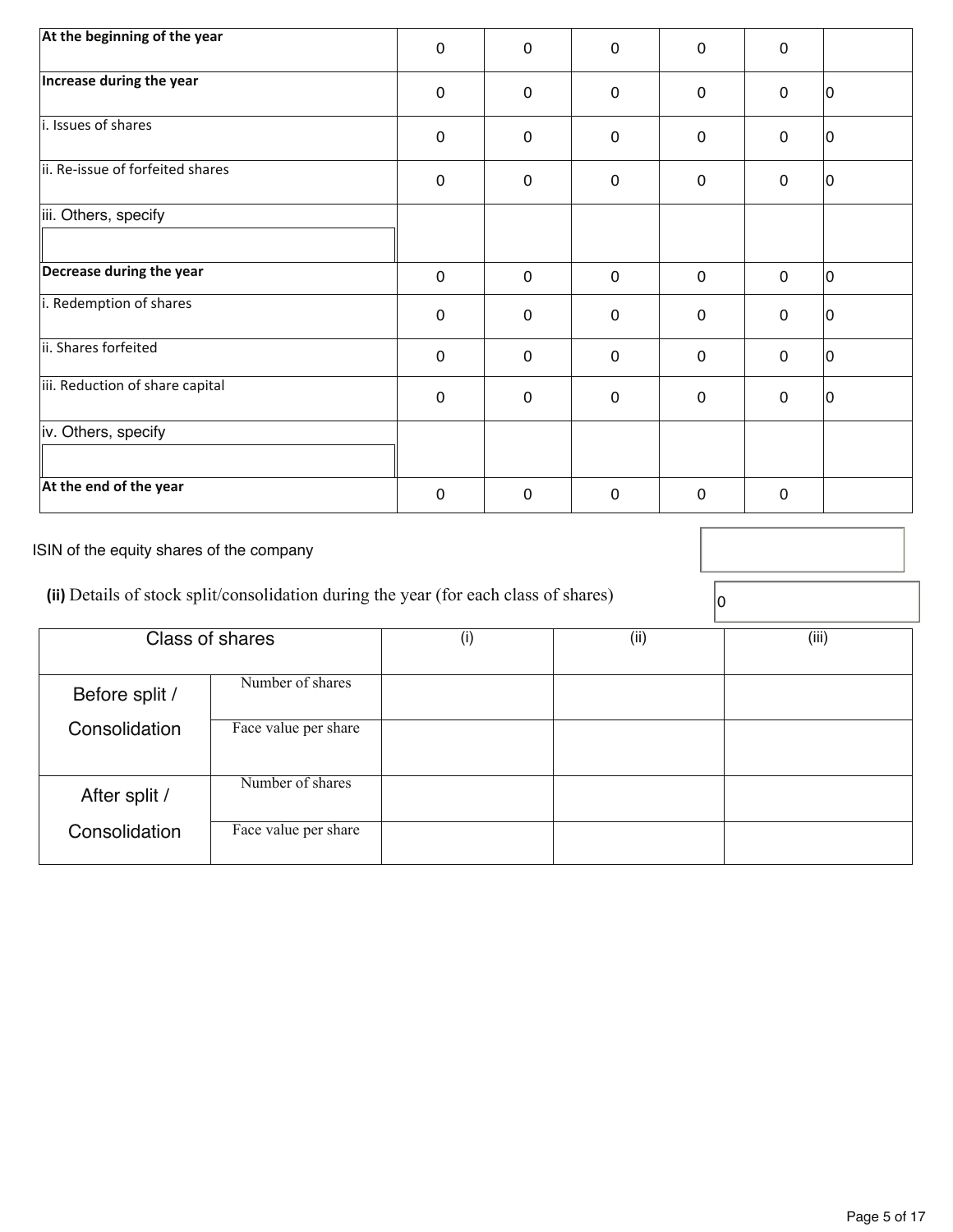**(iii) Details of shares/Debentures Transfers since closure date of last financial year (or in the case of the first return at any time since the incorporation of the company) \*** 

| Nil                                              |                          |     |     |              |   |                |
|--------------------------------------------------|--------------------------|-----|-----|--------------|---|----------------|
| [Details being provided in a CD/Digital Media]   | $\left( \bullet \right)$ | Yes | ( ) | No.          | ( | Not Applicable |
|                                                  |                          |     |     |              |   |                |
| Separate sheet attached for details of transfers | (                        | Yes |     | $\bigcap$ No |   |                |
|                                                  |                          |     |     |              |   |                |

Note: In case list of transfer exceeds 10, option for submission as a separate sheet attachment or submission in a CD/Digital Media may be shown.

| Date of the previous annual general meeting<br>19/06/2021                                                 |         |  |  |  |                                                             |            |  |
|-----------------------------------------------------------------------------------------------------------|---------|--|--|--|-------------------------------------------------------------|------------|--|
| Date of registration of transfer (Date Month Year)                                                        |         |  |  |  |                                                             |            |  |
| 1 - Equity, 2- Preference Shares, 3 - Debentures, 4 - Stock<br>Type of transfer                           |         |  |  |  |                                                             |            |  |
| Number of Shares/ Debentures/<br>Amount per Share/<br>Debenture/Unit (in Rs.)<br><b>Units Transferred</b> |         |  |  |  |                                                             |            |  |
| Ledger Folio of Transferor                                                                                |         |  |  |  |                                                             |            |  |
| <b>Transferor's Name</b>                                                                                  |         |  |  |  |                                                             |            |  |
|                                                                                                           | Surname |  |  |  | middle name                                                 | first name |  |
| Ledger Folio of Transferee                                                                                |         |  |  |  |                                                             |            |  |
| <b>Transferee's Name</b>                                                                                  |         |  |  |  |                                                             |            |  |
|                                                                                                           | Surname |  |  |  | middle name                                                 | first name |  |
| Date of registration of transfer (Date Month Year)                                                        |         |  |  |  |                                                             |            |  |
| Type of transfer                                                                                          |         |  |  |  | 1 - Equity, 2- Preference Shares, 3 - Debentures, 4 - Stock |            |  |

| .                                                         |  |                                              |  |
|-----------------------------------------------------------|--|----------------------------------------------|--|
| Number of Shares/ Debentures/<br><b>Units Transferred</b> |  | Amount per Share/<br>Debenture/Unit (in Rs.) |  |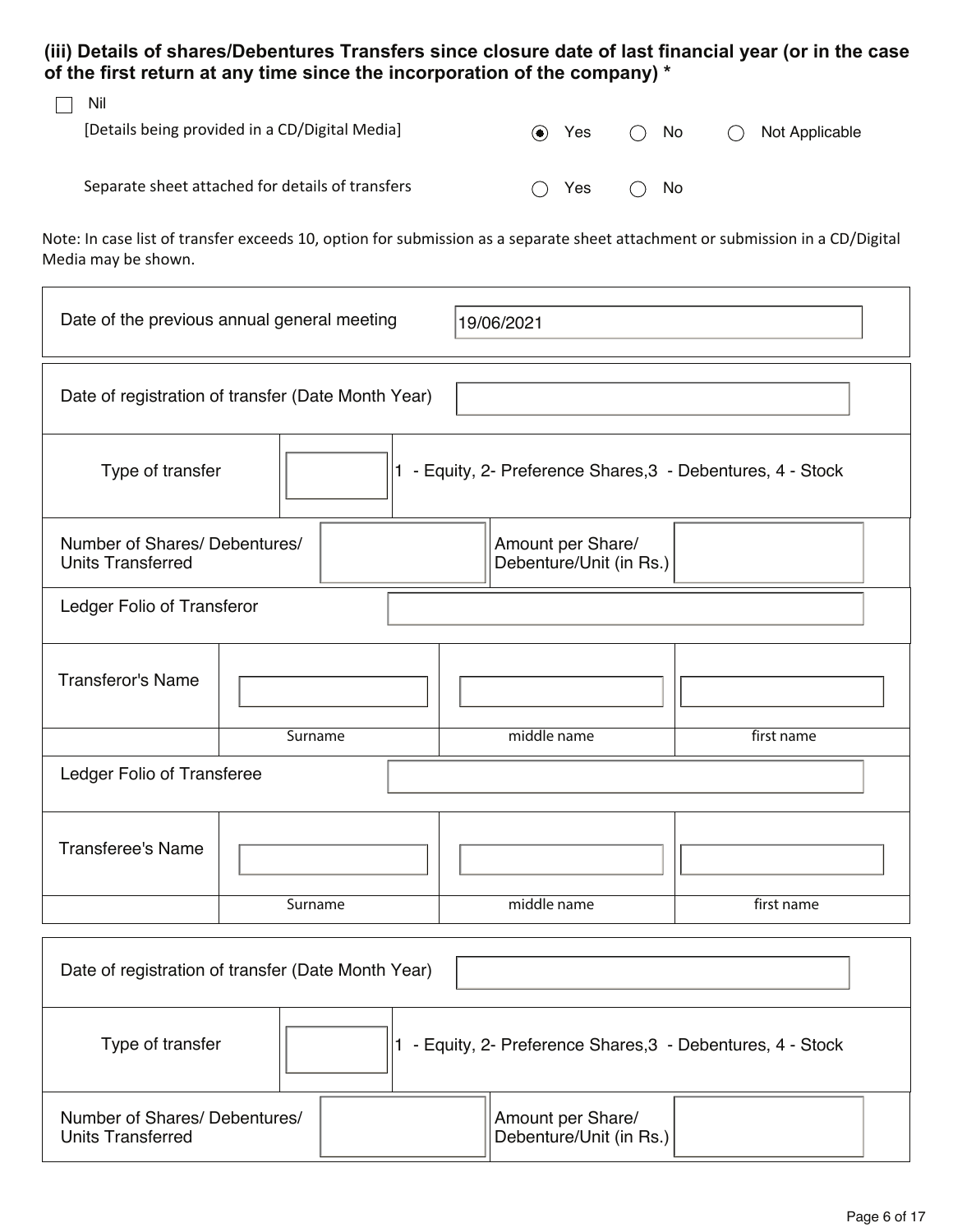| Ledger Folio of Transferor |         |             |            |  |  |
|----------------------------|---------|-------------|------------|--|--|
| <b>Transferor's Name</b>   |         |             |            |  |  |
|                            | Surname | middle name | first name |  |  |
| Ledger Folio of Transferee |         |             |            |  |  |
|                            |         |             |            |  |  |
| <b>Transferee's Name</b>   |         |             |            |  |  |

# **(iv)** \***Debentures (Outstanding as at the end of financial year)**

| <b>Particulars</b>            | Number of units | Nominal value per<br>lunit | <b>Total value</b> |
|-------------------------------|-----------------|----------------------------|--------------------|
| Non-convertible debentures    | 0               | 0                          | 0                  |
| Partly convertible debentures | 0               | 0                          | O                  |
| Fully convertible debentures  | 0               | 0                          | 0                  |
| <b>Total</b>                  |                 |                            | 0                  |

#### **Details of debentures**

| <b>Class of debentures</b>           | Outstanding as at<br>the beginning of the year<br><u> vear</u> | Increase during the $\vert$ Decrease during the Outstanding as at | <b>vear</b> | the end of the year |
|--------------------------------------|----------------------------------------------------------------|-------------------------------------------------------------------|-------------|---------------------|
| Non-convertible debentures           | 0                                                              |                                                                   | O           | O                   |
| <b>Partly convertible debentures</b> | 0                                                              |                                                                   | 0           | 0                   |
| <b>Fully convertible debentures</b>  |                                                                |                                                                   |             | 0                   |

#### **(v) Securities (other than shares and debentures)** 0

| Type of<br>Securities | Number of<br>Securities | Nominal Value of<br>each Unit | <b>Total Nominal</b><br>Value | Paid up Value of<br>each Unit | Total Paid up Value |
|-----------------------|-------------------------|-------------------------------|-------------------------------|-------------------------------|---------------------|
|                       |                         |                               |                               |                               |                     |
|                       |                         |                               |                               |                               |                     |
|                       |                         |                               |                               |                               |                     |
| Total                 |                         |                               |                               |                               |                     |

# **V. \*Turnover and net worth of the company (as defined in the Companies Act, 2013)**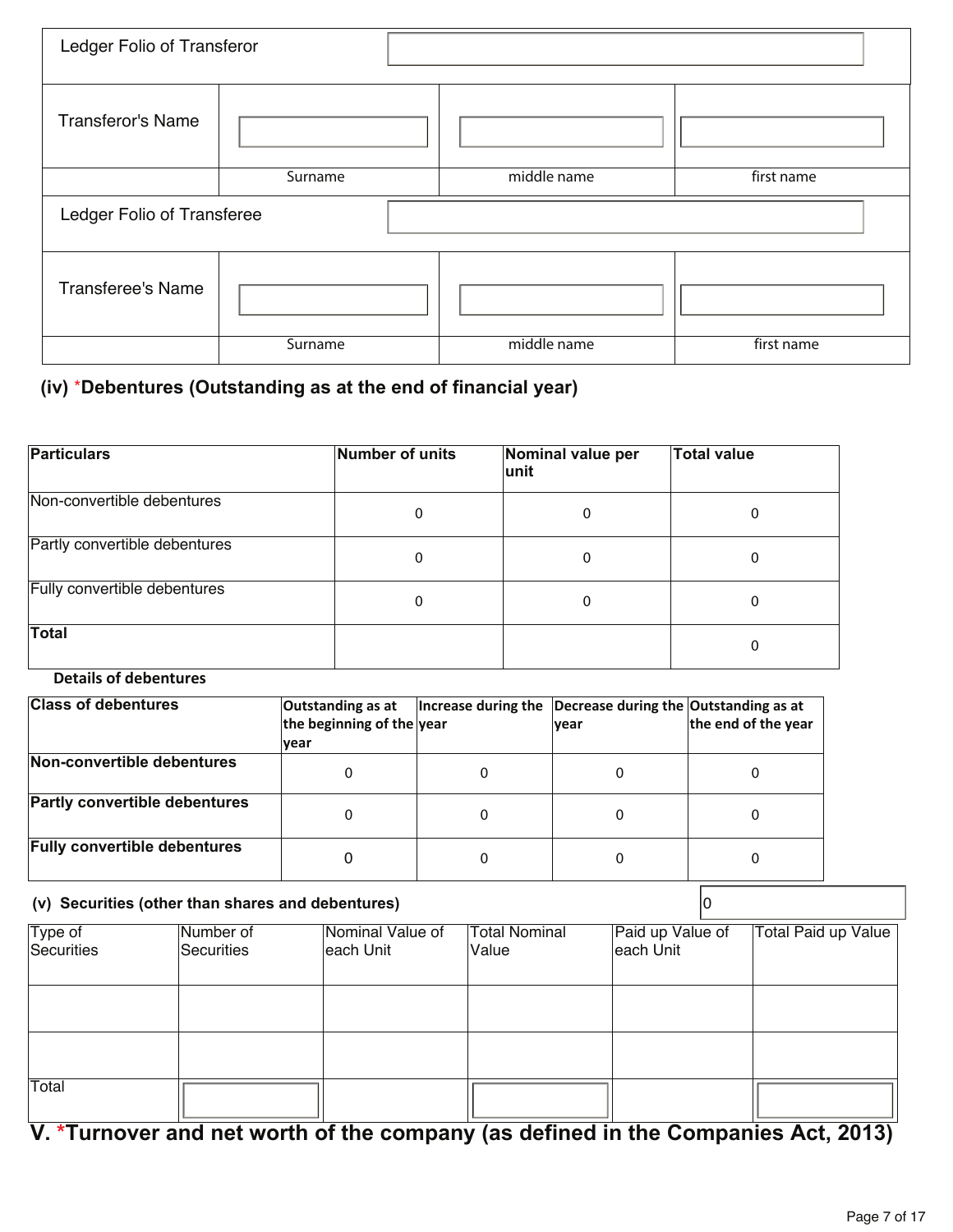(I) Turnover  $37,783,590,551$ 

#### **(ii) Net worth of the Company**  (ii) Net worth of the Company  $30,902,508,256$

#### **VI. (a) \*SHARE HOLDING PATTERN - Promoters**

| <b>S. No.</b>    | Category                                | Equity                  |            | Preference              |             |
|------------------|-----------------------------------------|-------------------------|------------|-------------------------|-------------|
|                  |                                         | <b>Number of shares</b> | Percentage | <b>Number of shares</b> | Percentage  |
| $\overline{1}$ . | Individual/Hindu Undivided Family       |                         |            |                         |             |
|                  | (i) Indian                              | 787,274                 | 0.83       | 0                       |             |
|                  | (ii) Non-resident Indian (NRI)          | $\pmb{0}$               | $\pmb{0}$  | $\pmb{0}$               |             |
|                  | (iii) Foreign national (other than NRI) | $\mathsf{O}\xspace$     | $\pmb{0}$  | $\mathsf 0$             |             |
| 2.               | Government                              |                         |            |                         |             |
|                  | (i) Central Government                  | $\pmb{0}$               | $\pmb{0}$  | $\pmb{0}$               |             |
|                  | (ii) State Government                   | $\pmb{0}$               | $\pmb{0}$  | $\pmb{0}$               |             |
|                  | (iii) Government companies              | $\pmb{0}$               | 0          | $\pmb{0}$               |             |
| 3.               | Insurance companies                     | $\pmb{0}$               | $\pmb{0}$  | $\pmb{0}$               |             |
| 4.               | <b>Banks</b>                            | $\pmb{0}$               | $\pmb{0}$  | $\pmb{0}$               |             |
| 5.               | Financial institutions                  | 0                       | 0          | 0                       |             |
| 6.               | Foreign institutional investors         | $\pmb{0}$               | $\pmb{0}$  | $\pmb{0}$               |             |
| 7.               | Mutual funds                            | $\pmb{0}$               | $\pmb{0}$  | $\mathbf 0$             |             |
| 8.               | Venture capital                         | 0                       | 0          | 0                       |             |
| 9.               | Body corporate<br>(not mentioned above) | 17,395,536              | 18.24      | $\pmb{0}$               |             |
| 10.              | Others                                  | $\pmb{0}$               | $\pmb{0}$  | $\pmb{0}$               |             |
|                  | <b>Total</b>                            | 18,182,810              | 19.07      | $\pmb{0}$               | $\mathsf 0$ |

# Total number of shareholders (promoters)  $\begin{bmatrix} 41 \end{bmatrix}$

## **(b) \*SHARE HOLDING PATTERN - Public/Other than promoters**

| <b>S. No.</b> | Category | Equity                  |            | Preference       |            |  |
|---------------|----------|-------------------------|------------|------------------|------------|--|
|               |          | <b>Number of shares</b> | Percentage | Number of shares | Percentage |  |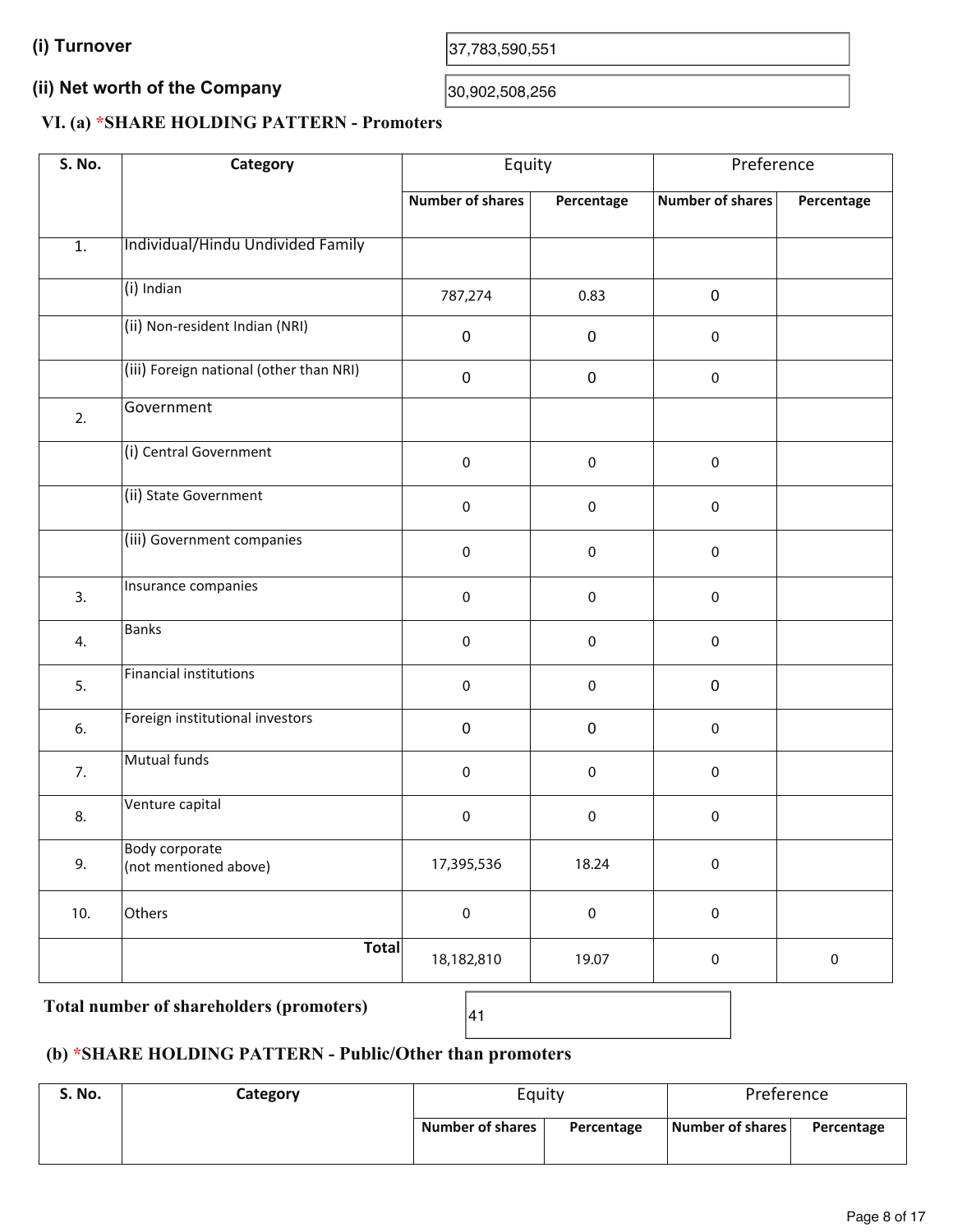| $\overline{1}$ . | Individual/Hindu Undivided Family              |                     |           |                  |           |
|------------------|------------------------------------------------|---------------------|-----------|------------------|-----------|
|                  | $(i)$ Indian                                   | 23,324,269          | 24.46     | $\mathbf 0$      |           |
|                  | (ii) Non-resident Indian (NRI)                 | 1,207,070           | 1.27      | $\mathsf 0$      |           |
|                  | (iii) Foreign national (other than NRI)        | 335,636             | 0.35      | $\pmb{0}$        |           |
| 2.               | Government                                     |                     |           |                  |           |
|                  | (i) Central Government                         | 19                  | $\pmb{0}$ | $\mathbf 0$      |           |
|                  | (ii) State Government                          | $\mathsf{O}\xspace$ | $\pmb{0}$ | $\pmb{0}$        |           |
|                  | (iii) Government companies                     | $\pmb{0}$           | $\pmb{0}$ | $\mathbf 0$      |           |
| 3.               | Insurance companies                            | 3,565,848           | 3.74      | $\mathsf 0$      |           |
| 4.               | <b>Banks</b>                                   | 7,004               | 0.01      | $\pmb{0}$        |           |
| 5.               | <b>Financial institutions</b>                  | $\pmb{0}$           | $\pmb{0}$ | $\mathbf 0$      |           |
| 6.               | Foreign institutional investors                | 14,702,681          | 15.42     | $\pmb{0}$        |           |
| 7.               | Mutual funds                                   | 14,450,142          | 15.15     | $\mathbf 0$      |           |
| 8.               | Venture capital                                | $\pmb{0}$           | $\pmb{0}$ | $\pmb{0}$        |           |
| 9.               | <b>Body corporate</b><br>(not mentioned above) | 15,937,810          | 16.71     | $\pmb{0}$        |           |
| 10.              | Others<br>IEPF, Foreign Companies, CI<br>H.    | 3,637,497           | 3.81      | $\pmb{0}$        |           |
|                  | <b>Total</b>                                   | 77,167,976          | 80.92     | $\boldsymbol{0}$ | $\pmb{0}$ |

Total number of shareholders (other than promoters)  $\vert_{70,396}$ 

**Total number of shareholders (Promoters+Public/ Other than promoters)** 70,437

#### **(c) \*Details of Foreign institutional investors' (FIIs) holding shares of the company** 102

**Name of the FII Address Date of Country of Number of shares % of shares held Incorporation Incorporation held**  1199 SEIU HEALTH CA CITIBANK N.A. CUSTODY SERVICES **1199 SEIU HEALTH CA** CITIBANK N.A. CUSTODY SERVICES **12** ACADIAN EMERGING I DEUTSCHE BANK AG, DB HOUSE H 8,177 8,177 0 ARES DIVERSIFIED C/O TRI-PRO ADMINISTRATOR LTD **AND CONTROLLER TO A 4632,182** 4.86 Е CITY OF LOS ANGELES CITIBANK N.A. CUSTODY SERVICES **16,449** 16,449 0.01 E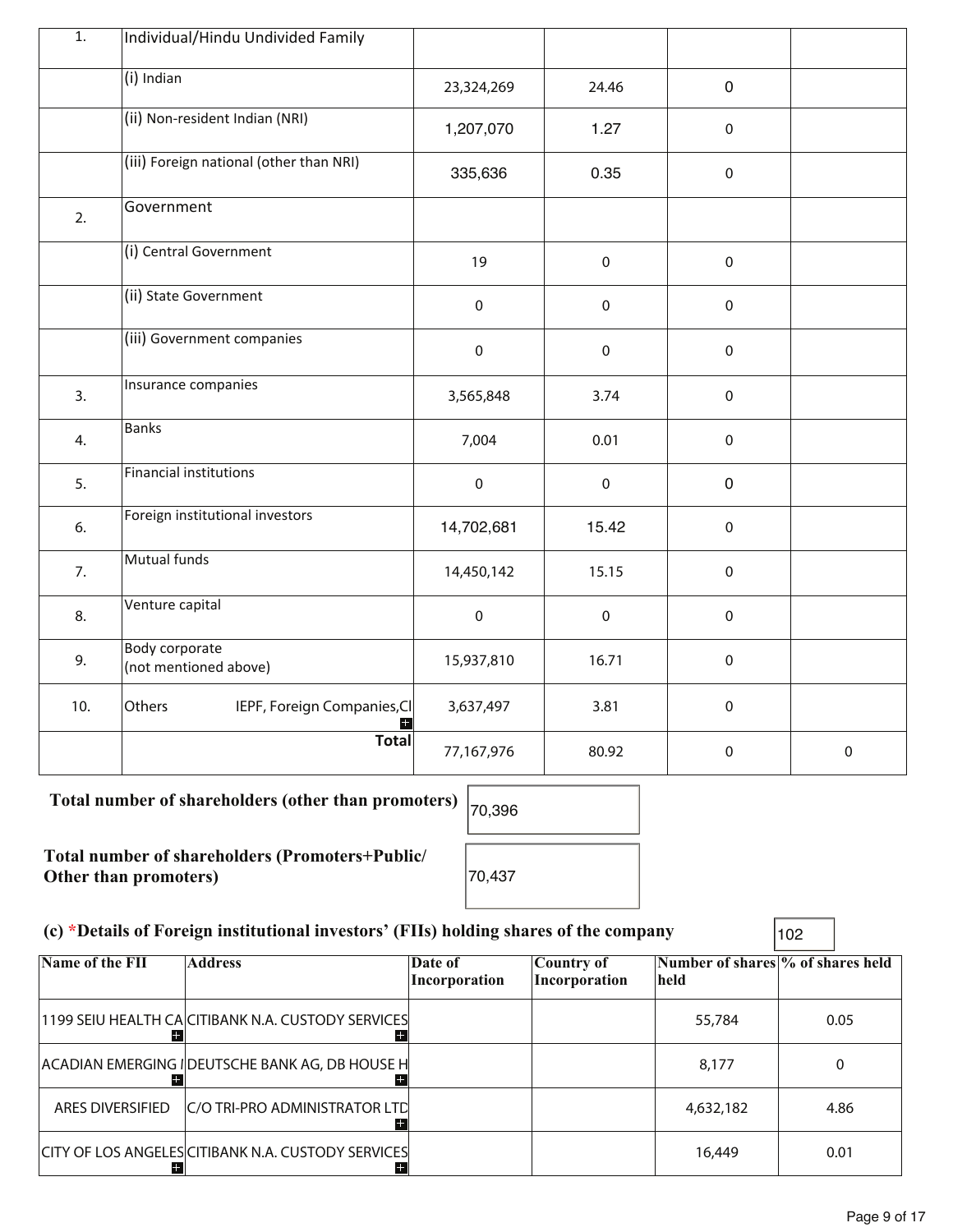| Name of the FII         | <b>Address</b>                                            | Date of       | <b>Country of</b> | Number of shares % of shares held |      |
|-------------------------|-----------------------------------------------------------|---------------|-------------------|-----------------------------------|------|
|                         |                                                           | Incorporation | Incorporation     | held                              |      |
|                         | ENTERGY CORPORATI JPMORGAN CHASE BANK N.A. IND<br>Ы       |               |                   | 29,878                            | 0.03 |
| <b>FIRST WATER FUND</b> | KOTAK MAHINDRA BANK LIMITED<br>H                          |               |                   | 124,000                           | 0.13 |
|                         | LSV EMERGING MARKI CITIBANK N.A. CUSTODY SERVICES<br>Ŧ    |               |                   | 327,400                           | 0.34 |
|                         | METIS EQUITY TRUST CITIBANK N.A. CUSTODY SERVICES         |               |                   | 8,501                             | 0    |
|                         | MORGAN STANLEY ASCITIBANK N.A. CUSTODY SERVICES<br>H      |               |                   | 62,910                            | 0.07 |
| H                       | OPSEU PENSION PLANCITIBANK N.A. CUSTODY SERVICES<br>Ŧ     |               |                   | 78,501                            | 0.08 |
| Н                       | POLICEMENS ANNUIT CITIBANK N.A. CUSTODY SERVICES<br>Ŧ     |               |                   | 3,822                             | 0    |
| н                       | SEI INSTITUTIONAL IN HSBC SECURITIES SERVICES 11TH F<br>H |               |                   | 17,444                            | 0.01 |
|                         | ACADIAN EMERGING I DEUTSCHE BANK AG, DB HOUSE H           |               |                   | 39,033                            | 0.04 |
| Н                       | AMERICAN CENTURY I DEUTSCHE BANK AG, DB HOUSE, H<br>H     |               |                   | 12,634                            | 0.01 |
| Н                       | AMERICAN CENTURY I HSBC SECURITIES SERVICES 11TH I        |               |                   | 2,189                             | 0    |
|                         | CC&ampL Q INTERNA DEUTSCHE BANK AG, DB HOUSE H            |               |                   | 3,234                             | 0    |
| H                       | DIMENSIONAL WORLI CITIBANK N.A. CUSTODY SERVICES<br>H     |               |                   | 32,581                            | 0.03 |
|                         | IBM DIVERSIFIED GLOICITIBANK N.A. CUSTODY SERVICES        |               |                   | 41,854                            | 0.04 |
|                         | INTERNATIONAL EQUIDEUTSCHE BANK AG, DB HOUSE H            |               |                   | 4,392                             | 0.02 |
| H                       | MISSOURI EDUCATIONJPMORGAN CHASE BANK N.A. IND<br>H       |               |                   | 23,303                            | 0.02 |
| Н                       | MONETARY AUTHORI CITIBANK N.A. CUSTODY SERVICES<br>H      |               |                   | 28,741                            | 0.03 |
| Н                       | NATIONAL RAILROAD CITIBANK N.A. CUSTODY SERVICES<br>$+$   |               |                   | 102,068                           | 0.1  |
|                         | QUADRATURE CAPITA JPMORGAN CHASE BANK N.A., IND           |               |                   | 15,823                            | 0.01 |
|                         | SOCIETE GENERALE SBI SG GLOBAL SECURITIES SERVIC<br>H     |               |                   | 33,068                            | 0.03 |
| н                       | ACADIAN EMERGING I DEUTSCHE BANK AG, DB HOUSE H<br>H      |               |                   | 16,318                            | 0.02 |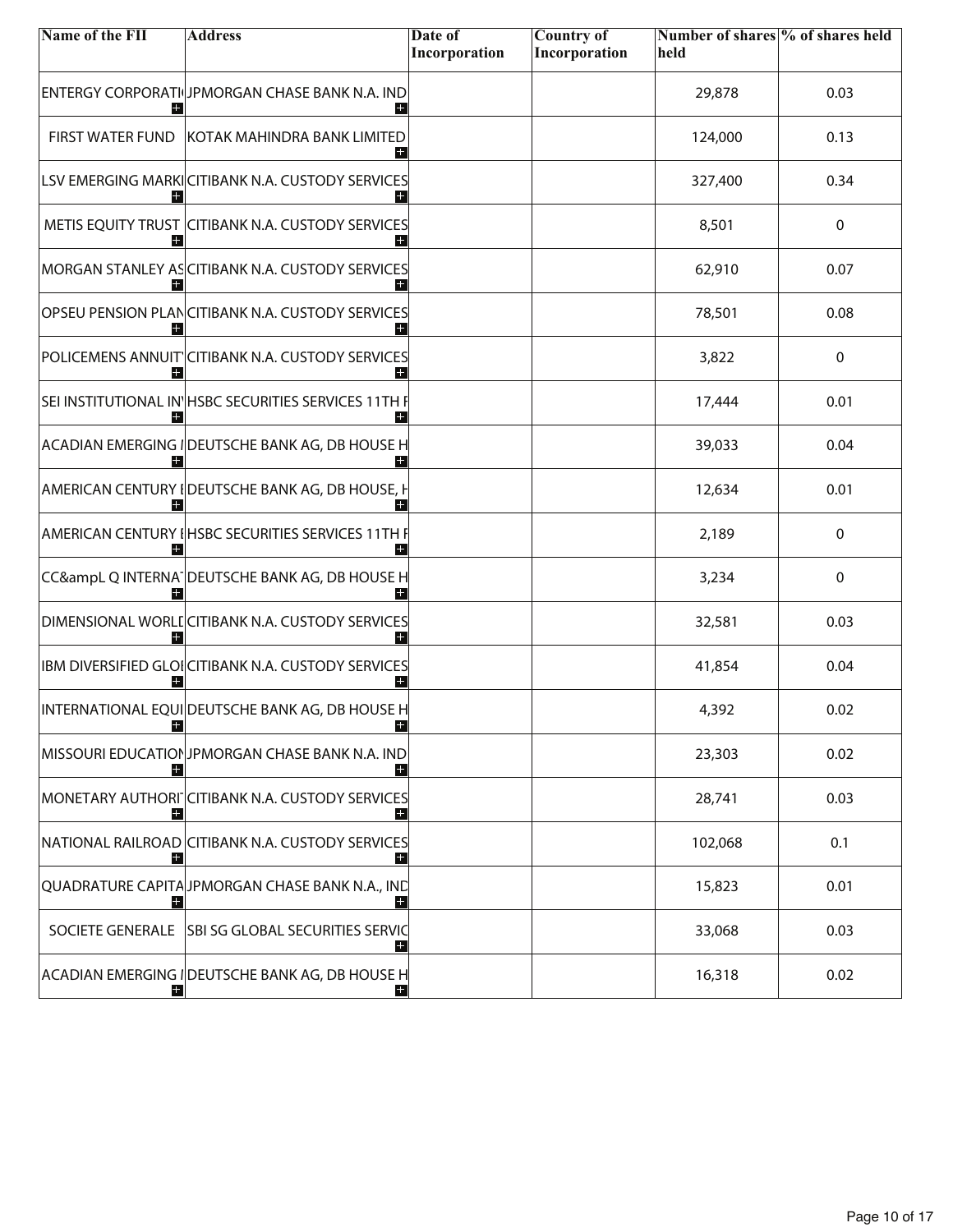#### **VII. \*NUMBER OF PROMOTERS, MEMBERS, DEBENTURE HOLDERS (Details, Promoters, Members (other than promoters), Debenture holders)**

| <b>Details</b>                    | At the beginning of the year | At the end of the year |  |
|-----------------------------------|------------------------------|------------------------|--|
| Promoters                         | 42                           | 41                     |  |
| Members<br>(other than promoters) | 67,602                       | 70,396                 |  |
| Debenture holders                 | 0                            | 0                      |  |

#### **VIII. DETAILS OF DIRECTORS AND KEY MANAGERIAL PERSONNEL**

#### **(A) \*Composition of Board of Directors**

| <b>Category</b>                             |                | Number of directors at the<br>beginning of the year |                | Number of directors at the end<br>of the year |             | Percentage of shares held by<br>directors as at the end of year |  |
|---------------------------------------------|----------------|-----------------------------------------------------|----------------|-----------------------------------------------|-------------|-----------------------------------------------------------------|--|
|                                             | Executive      | Non-executive                                       | Executive      | Non-executive                                 | Executive   | Non-executive                                                   |  |
| A. Promoter                                 | 1              | $\overline{2}$                                      | 1              | $\overline{2}$                                | 0.11        | 0.12                                                            |  |
| <b>B. Non-Promoter</b>                      | $\overline{2}$ | 5                                                   | $\overline{2}$ | 5                                             | 0.58        | $\mathbf 0$                                                     |  |
| (i) Non-Independent                         | $\overline{2}$ | $\mathbf 0$                                         | $\overline{c}$ | $\mathbf 0$                                   | 0.58        | $\mathbf 0$                                                     |  |
| (ii) Independent                            | $\mathbf 0$    | 5                                                   | $\mathbf 0$    | 5                                             | $\mathbf 0$ | $\mathbf 0$                                                     |  |
| <b>C. Nominee Directors</b><br>representing | $\mathbf 0$    | $\overline{0}$                                      | $\mathbf 0$    | $\mathbf 0$                                   | 0           | $\mathbf 0$                                                     |  |
| $(i)$ Banks & FIs                           | $\mathbf 0$    | $\mathbf 0$                                         | $\mathbf 0$    | $\mathbf 0$                                   | 0           | $\mathbf 0$                                                     |  |
| (ii) Investing institutions                 | $\mathbf 0$    | $\mathbf 0$                                         | $\mathbf 0$    | $\mathbf 0$                                   | 0           | $\mathbf 0$                                                     |  |
| (iii) Government                            | $\mathbf 0$    | $\mathbf 0$                                         | $\mathbf 0$    | $\mathbf 0$                                   | 0           | $\mathbf 0$                                                     |  |
| (iv) Small share holders                    | $\mathbf 0$    | $\mathbf 0$                                         | $\mathbf 0$    | $\mathbf 0$                                   | 0           | $\mathbf 0$                                                     |  |
| $(v)$ Others                                | $\mathbf 0$    | $\overline{0}$                                      | $\mathbf 0$    | $\overline{0}$                                | $\mathbf 0$ | $\mathbf 0$                                                     |  |
| Total                                       | 3              | $\overline{7}$                                      | 3              | $\overline{7}$                                | 0.69        | 0.12                                                            |  |

#### **Number of Directors and Key managerial personnel (who is not director) as on the financial year end date** 11

#### **(B) (i) \*Details of directors and Key managerial personnel as on the closure of financial year**

| Name          | DIN/PAN  | Designation | Number of equity<br>share(s) held | Date of cessation (after closure of<br>financial year: If any) |
|---------------|----------|-------------|-----------------------------------|----------------------------------------------------------------|
| Sanjay Dalmia | 00206992 | Director    |                                   |                                                                |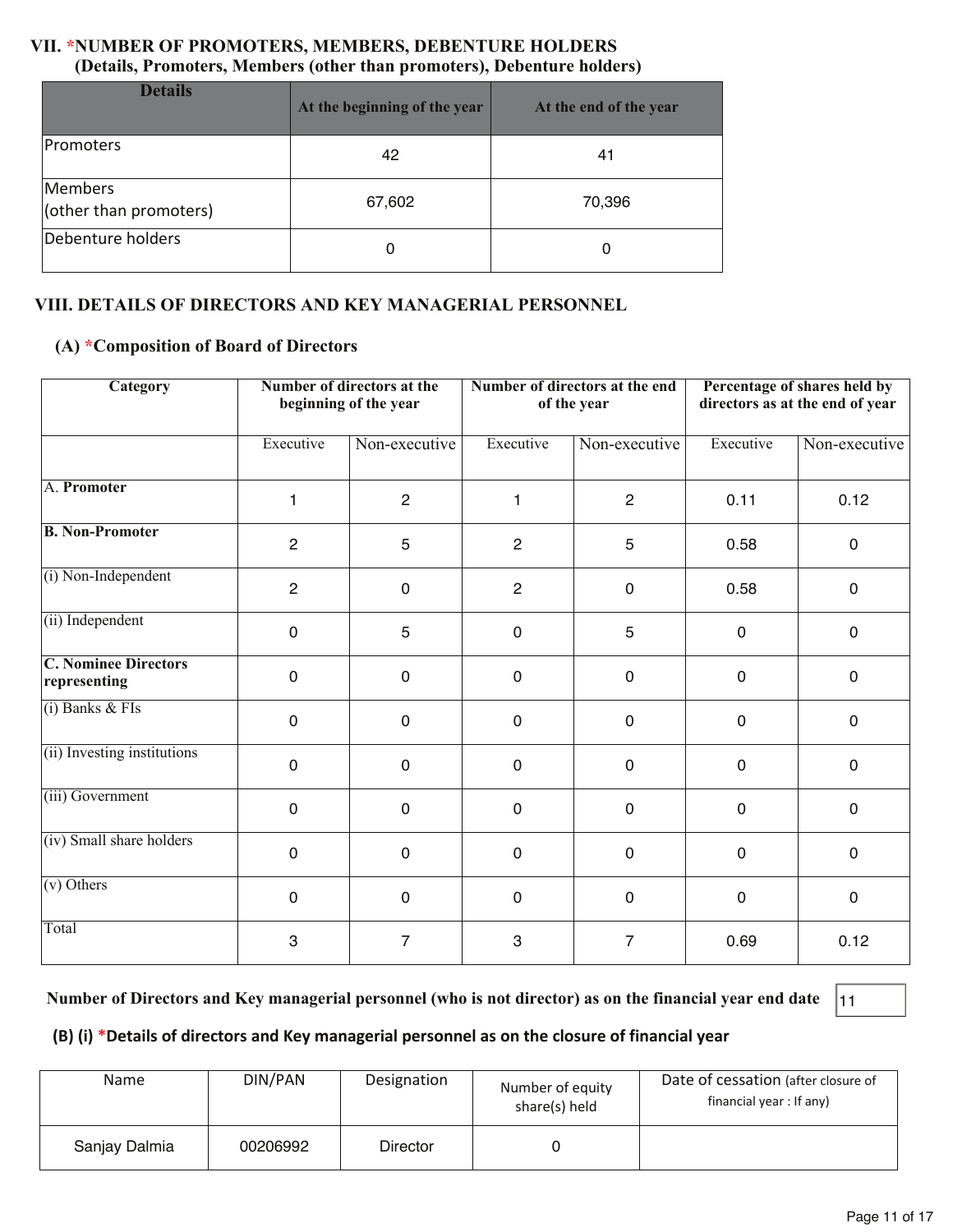| Name                   | DIN/PAN    | Designation        | Number of equity<br>share(s) held | Date of cessation (after closure of<br>financial year : If any) |
|------------------------|------------|--------------------|-----------------------------------|-----------------------------------------------------------------|
| Anurag Dalmia          | 00120710   | <b>Director</b>    | 110,000                           |                                                                 |
| Manoj Vaish            | 00157082   | <b>Director</b>    | 0                                 |                                                                 |
| Justice Ravindra Singh | 08344852   | Director           | $\mathbf{0}$                      |                                                                 |
| Arun Kumar Jain        | 07563704   | Director           | 0                                 |                                                                 |
| Vijaylaxmi Joshi       | 00032055   | <b>Director</b>    | 0                                 |                                                                 |
| Lananya Rastogi        | 01744049   | <b>Director</b>    | 0                                 |                                                                 |
| Ravi Shanker Jalan     | 00121260   | Managing Director  | 400,000                           |                                                                 |
| Raman Chopra           | 00954190   | Whole-time directo | 150,000                           |                                                                 |
| Neelabh Dalmia         | 00121760   | Whole-time directo | 104,500                           |                                                                 |
| Bhuwneshwar Mishra     | AIWPM9469M | Company Secretar   | 30,000                            |                                                                 |

#### **(ii) Particulars of change in director(s) and Key managerial personnel during the year**  $\vert$  **0**

| <b>Name</b> | DIN/PAN | the financial year | Designation at the  Date of appointment/<br> beginning / during   change in designation/<br>cessation | Nature of change (Appointment/<br>Change in designation/ Cessation) |
|-------------|---------|--------------------|-------------------------------------------------------------------------------------------------------|---------------------------------------------------------------------|
|             |         |                    |                                                                                                       |                                                                     |

#### **IX. MEETINGS OF MEMBERS/CLASS OF MEMBERS/BOARD/COMMITTEES OF THE BOARD OF DIRECTORS**

 **A.** MEMBERS/CLASS /REQUISITIONED/NCLT/COURT CONVENED MEETINGS

| Number of meetings held      | 5               |                                               |                                |                            |  |
|------------------------------|-----------------|-----------------------------------------------|--------------------------------|----------------------------|--|
| Type of meeting              | Date of meeting | <b>Total Number of</b><br>Members entitled to | Attendance                     |                            |  |
|                              |                 | attend meeting                                | Number of members<br>lattended | % of total<br>shareholding |  |
| NCLT Convened meeting of     | 08/04/2021      | 67,540                                        | 42                             | 9.73                       |  |
| NCLT Convened meeting of     | 08/04/2021      | 8                                             | 4                              | 54.58                      |  |
| NCLT Convened meeting of     | 08/04/2021      | 443                                           | 57                             | 5.08                       |  |
| 38th Annual General Meetin   | 19/06/2021      | 69,205                                        | 95                             | 19.72                      |  |
| NCLT convened adjourned<br>÷ | 08/07/2021      |                                               | 7                              | 100                        |  |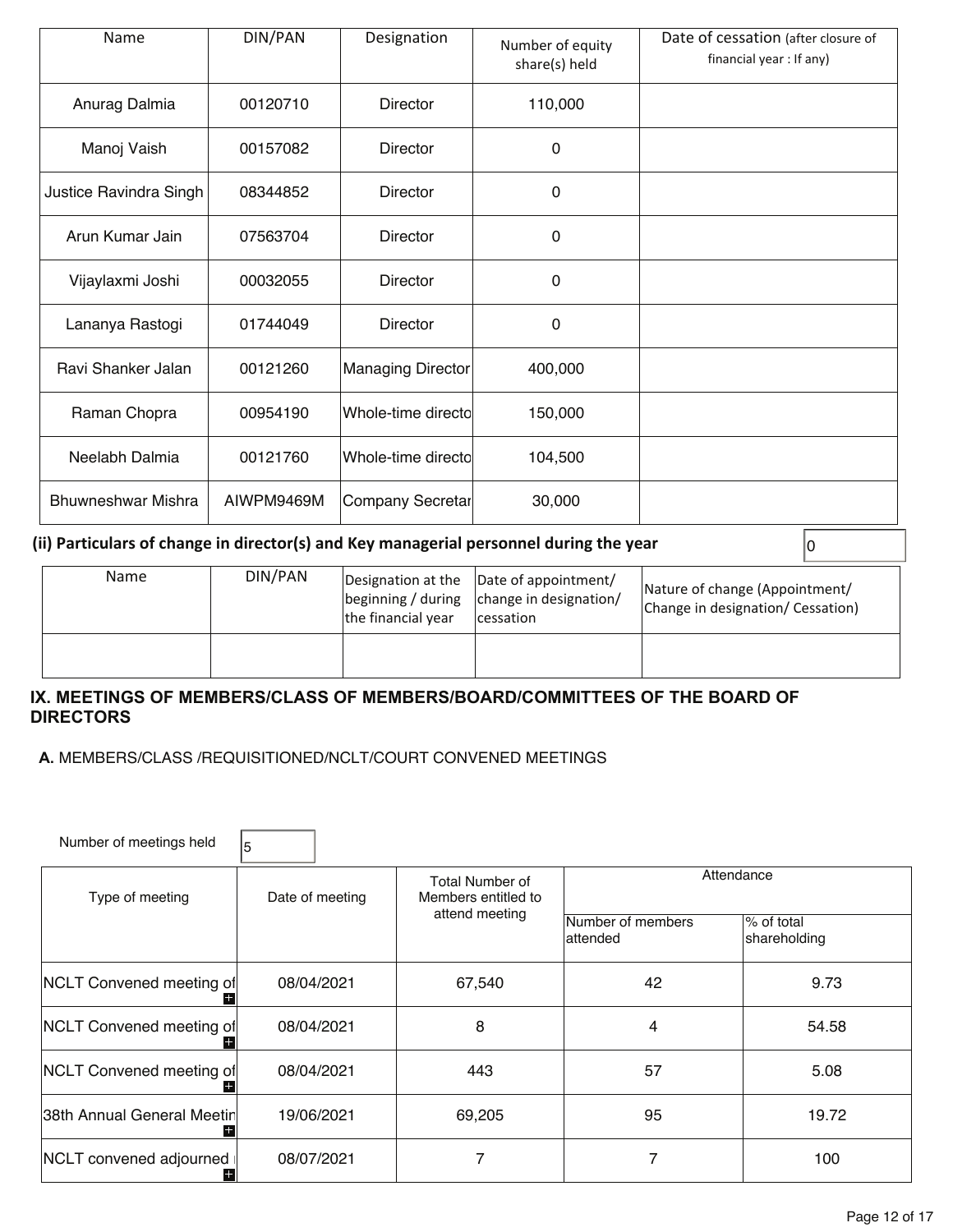#### **B. BOARD MEETINGS**

\*Number of meetings held  $\Big|_6$ S. No. Date of meeting Total Number of directors associated as on the date of meeting **Attendance**  Number of directors attended  $\overline{a}$ % of attendance 1 | 28/04/2021 | 10 | 10 | 100 2 | 29/07/2021 | 10 | 10 | 100 3 | 28/10/2021 | 10 | 10 | 100 4 | 06/12/2021 | 10 | 10 | 100 5 27/01/2022 10 10 100 6 16/02/2022 10 10 10 10 100

#### **C. COMMITTEE MEETINGS**

Number of meetings held

| 64 |  |  |
|----|--|--|
|    |  |  |

| S. No.         | Type of<br>meeting                                     | Date of meeting | <b>Total Number</b><br>of Members as |                                | Attendance      |
|----------------|--------------------------------------------------------|-----------------|--------------------------------------|--------------------------------|-----------------|
|                |                                                        |                 | on the date of<br>the meeting        | Number of members<br>lattended | % of attendance |
| 1              | Audit & Compl 28/04/2021                               |                 | 4                                    | 4                              | 100             |
| $\mathbf{2}$   | Audit & Compl 29/07/2021                               |                 | $\overline{\mathbf{4}}$              | 4                              | 100             |
| 3              | Audit & Compl 28/10/2021                               |                 | 4                                    | 4                              | 100             |
| 4              | Audit & Compl 06/12/2021                               |                 | 4                                    | 4                              | 100             |
| 5              | Audit & Compl 27/01/2022                               |                 | 14                                   | 4                              | 100             |
| 6              | Nomination & $ 28/04/2021 $                            |                 | 4                                    | 4                              | 100             |
| $\overline{7}$ | Nomination & 15/07/2021                                |                 | 4                                    | 4                              | 100             |
| 8              | Nomination & 27/01/2022                                |                 | 4                                    | 4                              | 100             |
| 9              | CSR Committe 24/04/2021                                |                 | 5                                    | 5                              | 100             |
| 10             | CSR Committe 25/10/2021<br>H<br>$111APAP$ $PIRPROPROR$ |                 | 5                                    | 5                              | 100             |

#### **D. \*ATTENDANCE OF DIRECTORS**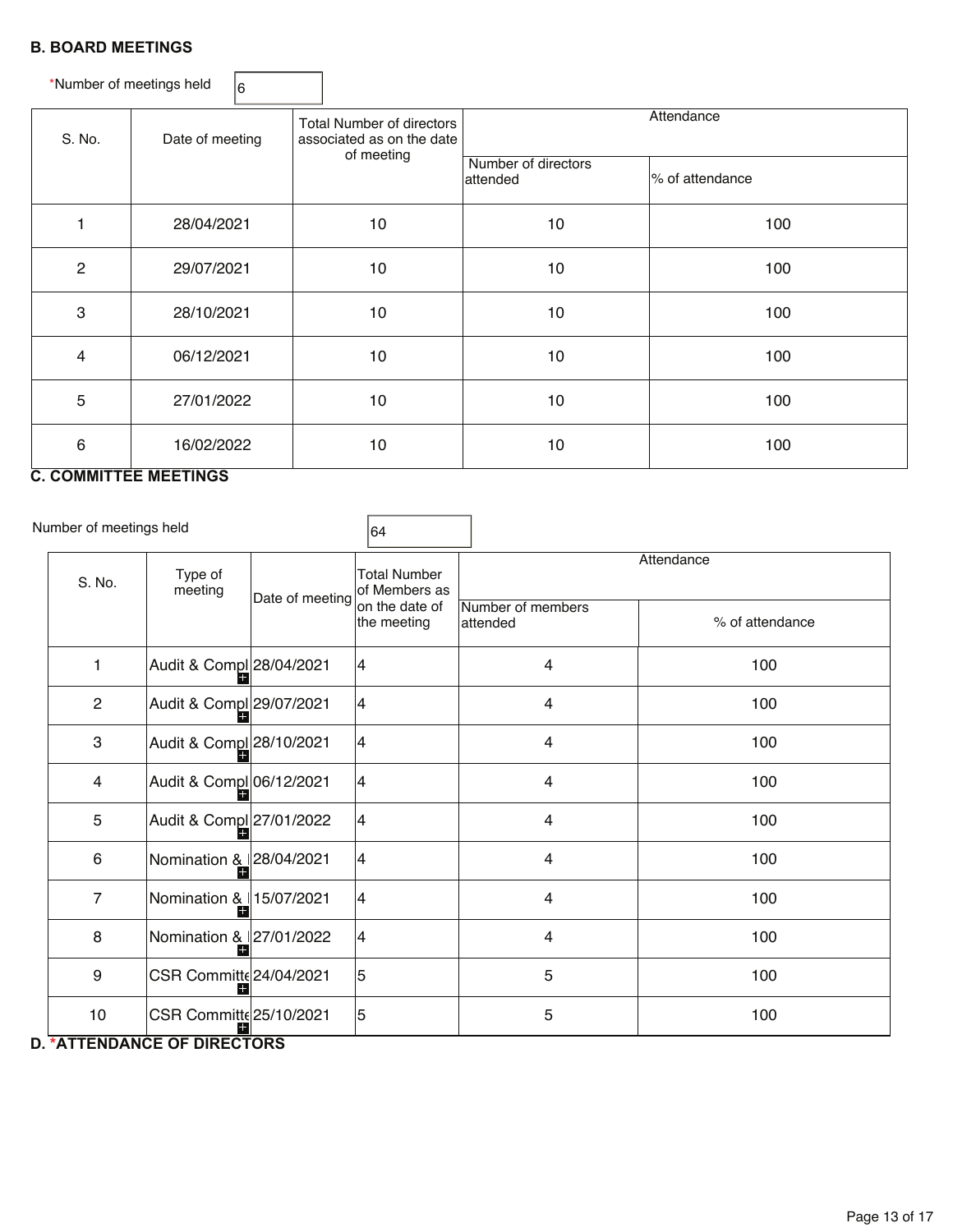|                |                         |                                                       | <b>Board Meetings</b> |                      | <b>Committee Meetings</b>                             |              |                      | Whether<br>attended AGM |
|----------------|-------------------------|-------------------------------------------------------|-----------------------|----------------------|-------------------------------------------------------|--------------|----------------------|-------------------------|
| S.<br>No.      | Name<br>of the director | Number of<br>Meetings which Number of<br>director was | Meetings              | $%$ of<br>attendance | Number of<br>Meetings which Number of<br>director was | Meetings     | $%$ of<br>attendance | held on                 |
|                |                         | entitled to<br>attend                                 | attended              |                      | entitled to<br>attend                                 | attended     |                      |                         |
|                |                         |                                                       |                       |                      |                                                       |              |                      | (Y/N/NA)                |
| 1              | Sanjay Dalmia           | $6\phantom{1}$                                        | 6                     | 100                  | 3                                                     | 3            | 100                  |                         |
| $\mathbf{2}$   | Anurag Dalmia           | 6                                                     | 6                     | 100                  | 3                                                     | $\mathbf{3}$ | 100                  |                         |
| 3              | Manoj Vaish             | $6\phantom{1}$                                        | 6                     | 100                  | 8                                                     | 8            | 100                  |                         |
| 4              | <b>Justice Ravind</b>   | $6\phantom{1}$                                        | 6                     | 100                  | 39                                                    | 39           | 100                  |                         |
| 5              | Arun Kumar Ja           | 6                                                     | 6                     | 100                  | 38                                                    | 38           | 100                  |                         |
| 6              | Vijaylaxmi Jos          | $6\phantom{1}$                                        | 6                     | 100                  | 8                                                     | 8            | 100                  |                         |
| $\overline{7}$ | Lananya Rast            | $\,6\,$                                               | 6                     | 100                  | $\pmb{0}$                                             | $\pmb{0}$    | $\mathsf{O}\xspace$  |                         |
| 8              | Ravi Shanker            | 6                                                     | 6                     | 100                  | 56                                                    | 56           | 100                  |                         |
| 9              | Raman Chopr             | 6                                                     | 6                     | 100                  | 56                                                    | 56           | 100                  |                         |
| 10             | Neelabh Dalm            | 6                                                     | 6                     | 100                  | 56                                                    | 56           | 100                  |                         |

#### **X. \*REMUNERATION OF DIRECTORS AND KEY MANAGERIAL PERSONNEL**

 $\Box$  Nil

#### Number of Managing Director, Whole-time Directors and/or Manager whose remuneration details to be entered

3

| S. No.        | Name                               | Designation                    | Gross Salary | Commission  | Stock Option/<br>Sweat equity | <b>Others</b> | Total<br>Amount |
|---------------|------------------------------------|--------------------------------|--------------|-------------|-------------------------------|---------------|-----------------|
|               | Ravi Shanker Jalan Managing Direct | H.                             | 30,062,531   | 110,800,000 | 0                             | 0             | 140,862,531     |
| $\mathcal{P}$ | Raman Chopra                       | <b>CFO &amp; Executiv</b><br>÷ | 16,845,484   | 65,200,000  | 0                             | 0             | 82,045,484      |
| 3             | Neelabh Dalmia                     | <b>Executive Direct</b><br>+   | 15,060,591   | 10,000,000  | 0                             | 0             | 25,060,591      |
|               | Total                              |                                | 61,968,606   | 186,000,000 | 0                             | 0             | 247,968,606     |

Number of CEO, CFO and Company secretary whose remuneration details to be entered  $\begin{bmatrix} 1 \end{bmatrix}$ 

| S. No. | Name                             | Designation | <b>Gross Salary</b> | Commission | Stock Option/<br>Sweat equity | <b>Others</b> | Total<br>Amount |
|--------|----------------------------------|-------------|---------------------|------------|-------------------------------|---------------|-----------------|
|        | Bhuwneshwar Mish Sr. GM-Sustaina |             | 6,246,760           |            |                               | 0             | 6,246,760       |
|        | Total                            |             | 6,246,760           |            |                               | 0             | 6,246,760       |

Number of other directors whose remuneration details to be entered  $\begin{bmatrix} 7 \end{bmatrix}$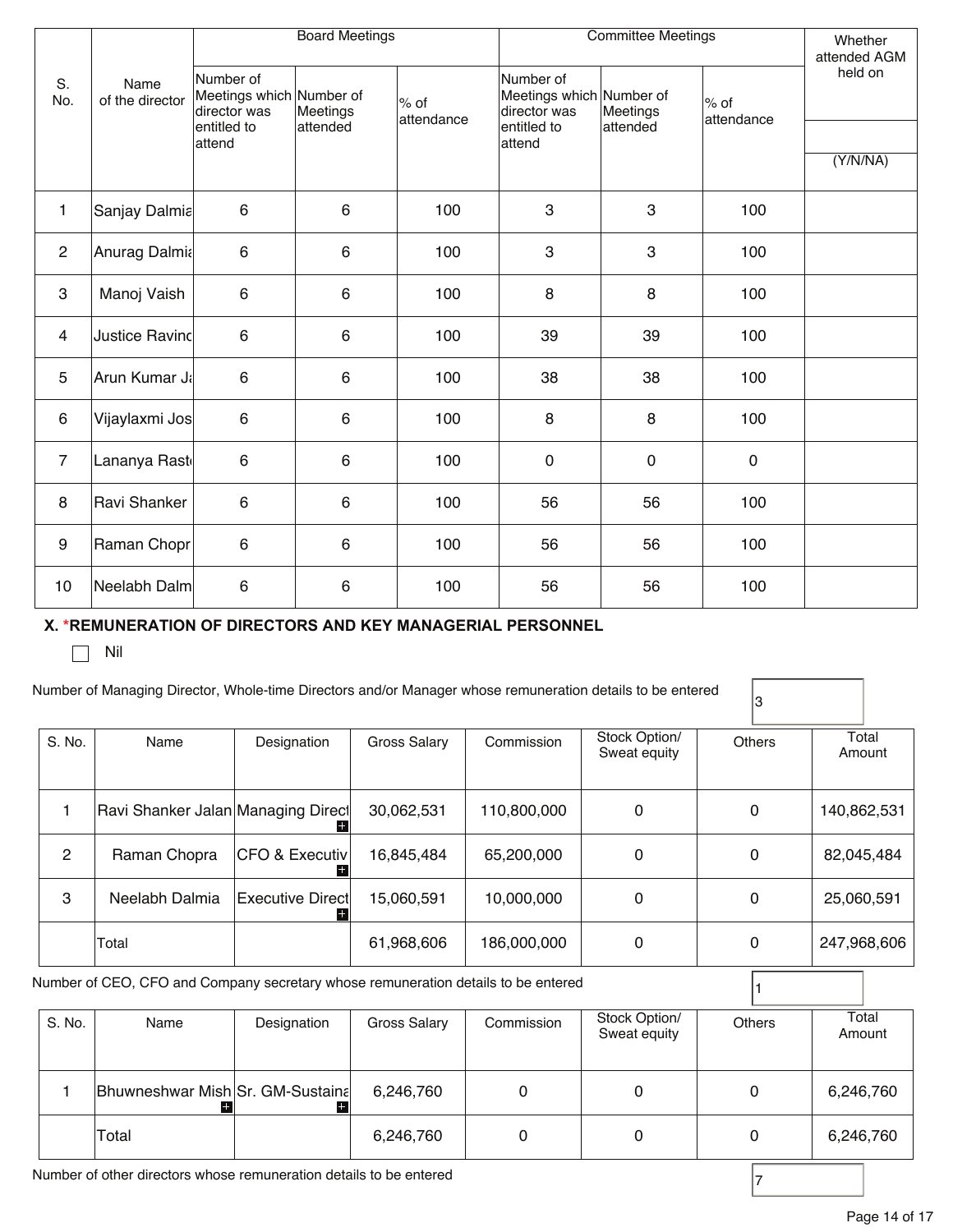| S. No.         | Name                                 | Designation           | Gross Salary | Commission | Stock Option/<br>Sweat equity | <b>Others</b> | Total<br>Amount |
|----------------|--------------------------------------|-----------------------|--------------|------------|-------------------------------|---------------|-----------------|
|                | Sanjay Dalmia                        | INon-Executive-<br>i٢ | $\mathbf{0}$ | 9,000,000  | 0                             | 360,000       | 9,360,000       |
| $\overline{2}$ | Anurag Dalmia                        | Non-Executive ∖       | 0            | 7,500,000  | 0                             | 360,000       | 7,860,000       |
| 3              | Vijaylaxmi Joshi                     | Indpendent Dire       | 0            | 3,750,000  | 0                             | 720,000       | 4,470,000       |
| 4              | Manoj Vaish                          | Indpendent Dire       | 0            | 3,900,000  | 0                             | 640,000       | 4,540,000       |
| 5              | Justice Ravindra SirlIndpendent Dire |                       | $\mathbf{0}$ | 3,750,000  | 0                             | 640,000       | 4,390,000       |
| 6              | Arun Kumar Jain                      | Indpendent Dire       | 0            | 3,750,000  | 0                             | 600,000       | 4,350,000       |
| $\overline{7}$ | Lavanya Rastogi                      | Indpendent Dire       | 0            | 3,750,000  | 0                             | 320,000       | 4,070,000       |
|                | Total                                |                       | $\mathbf{0}$ | 35,400,000 | 0                             | 3,640,000     | 39,040,000      |

#### **XI. MATTERS RELATED TO CERTIFICATION OF COMPLIANCES AND DISCLOSURES**

| * A. Whether the company has made compliances and disclosures in respect of applicable $\odot$ Yes | $\bigcirc$ No |  |
|----------------------------------------------------------------------------------------------------|---------------|--|
| provisions of the Companies Act, 2013 during the year                                              |               |  |

B. If No, give reasons/observations

#### **XII. PENALTY AND PUNISHMENT - DETAILS THEREOF**

## (A) DETAILS OF PENALTIES / PUNISHMENT IMPOSED ON COMPANY/DIRECTORS /OFFICERS  $\boxtimes$  Nil

Name of the company/ directors/ officers Name of the court/ concerned Authority Date of Order Name of the Act and section under which penalised / punished Details of penalty/ punishment Details of appeal (if any) including present status

| (B) DETAILS OF COMPOUNDING OF OFFENCES $\Box$ Nil |  |
|---------------------------------------------------|--|
|                                                   |  |

| Name of the<br>company/ directors/<br><b>lofficers</b> | Name of the court/<br>Iconcerned<br><b>Authority</b> | Date of Order | Name of the Act and<br>section under which<br>loffence committed | Particulars of<br>loffence | Amount of compounding (in<br>Rupees) |
|--------------------------------------------------------|------------------------------------------------------|---------------|------------------------------------------------------------------|----------------------------|--------------------------------------|
|                                                        |                                                      |               |                                                                  |                            |                                      |

**XIII. Whether complete list of shareholders, debenture holders has been enclosed as an attachment** 

 $\bigcirc$  Yes  $\bigcirc$  No

(In case of 'No', submit the details separately through the method specified in instruction kit)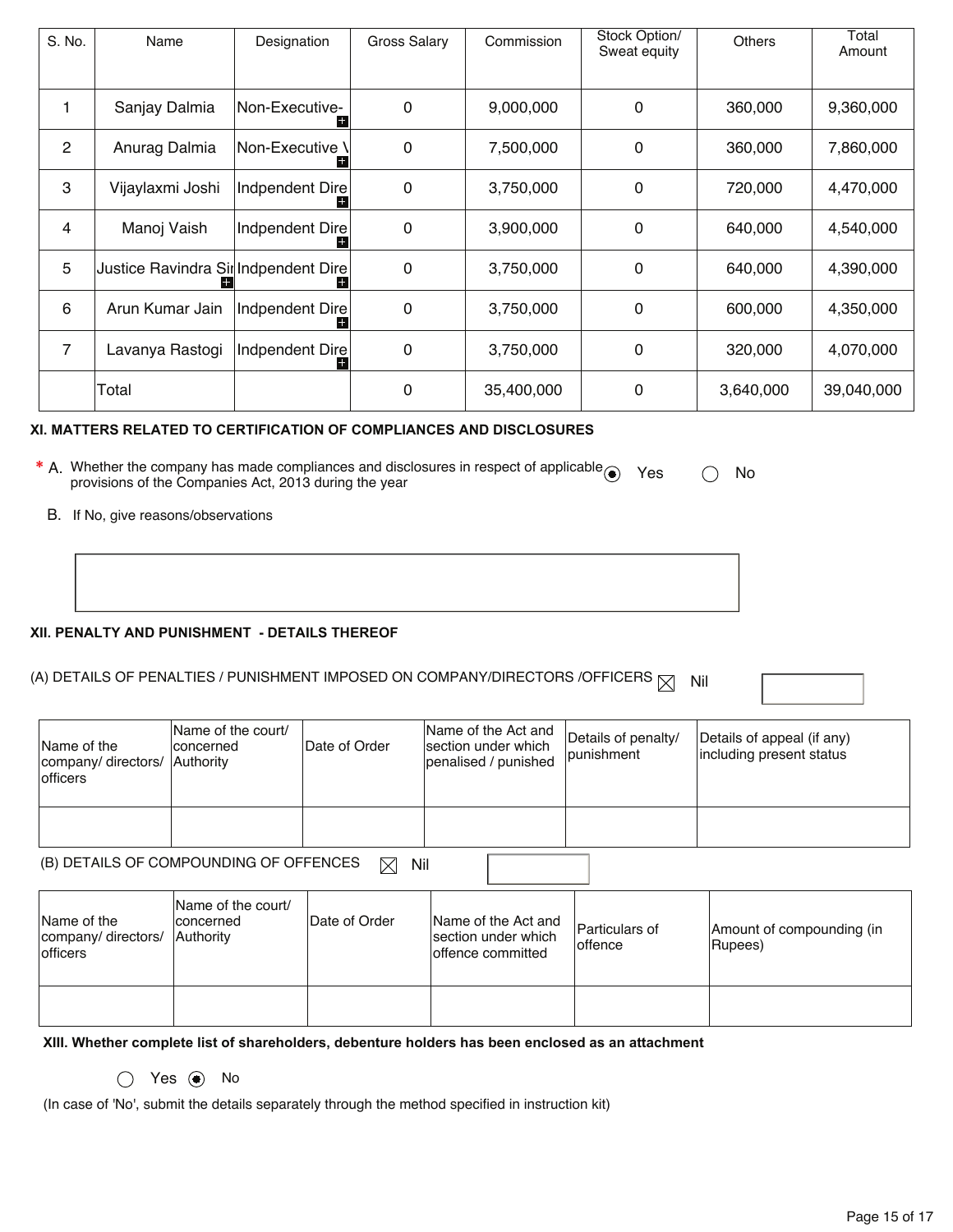#### **XIV. COMPLIANCE OF SUB-SECTION (2) OF SECTION 92, IN CASE OF LISTED COMPANIES**

In case of a listed company or a company having paid up share capital of Ten Crore rupees or more or turnover of Fifty Crore rupees or more, details of company secretary in whole time practice certifying the annual return in Form MGT-8.

| Name                           | Amar Gopal Gambhir       |
|--------------------------------|--------------------------|
| Whether associate or fellow    | Associate $\odot$ Fellow |
| Certificate of practice number | 3653                     |

#### **I/We certify that:**

(a) The return states the facts, as they stood on the date of the closure of the financial year aforesaid correctly and adequately. (b) Unless otherwise expressly stated to the contrary elsewhere in this Return, the Company has complied with all the provisions of the Act during the financial year.

#### **Declaration**

I am Authorised by the Board of Directors of the company vide resolution no. ..  $\sqrt{NA}$  dated 30/04/2022

dated

(DD/MM/YYYY) to sign this form and declare that all the requirements of the Companies Act, 2013 and the rules made thereunder in respect of the subject matter of this form and matters incidental thereto have been compiled with. I further declare that:

1. Whatever is stated in this form and in the attachments thereto is true, correct and complete and no information material to the subject matter of this form has been suppressed or concealed and is as per the original records maintained by the company.

2. All the required attachments have been completely and legibly attached to this form.

#### **Note: Attention is also drawn to the provisions of Section 447, section 448 and 449 of the Companies Act, 2013 which provide for punishment for fraud, punishment for false statement and punishment for false evidence respectively.**

#### **To be digitally signed by**

| <b>Director</b>                 |          |                                |  |  |
|---------------------------------|----------|--------------------------------|--|--|
| DIN of the director             | 00954190 |                                |  |  |
| To be digitally signed by       |          |                                |  |  |
| ⊙ Company Secretary             |          |                                |  |  |
| ◯ Company secretary in practice |          |                                |  |  |
| Membership number<br>5330       |          | Certificate of practice number |  |  |